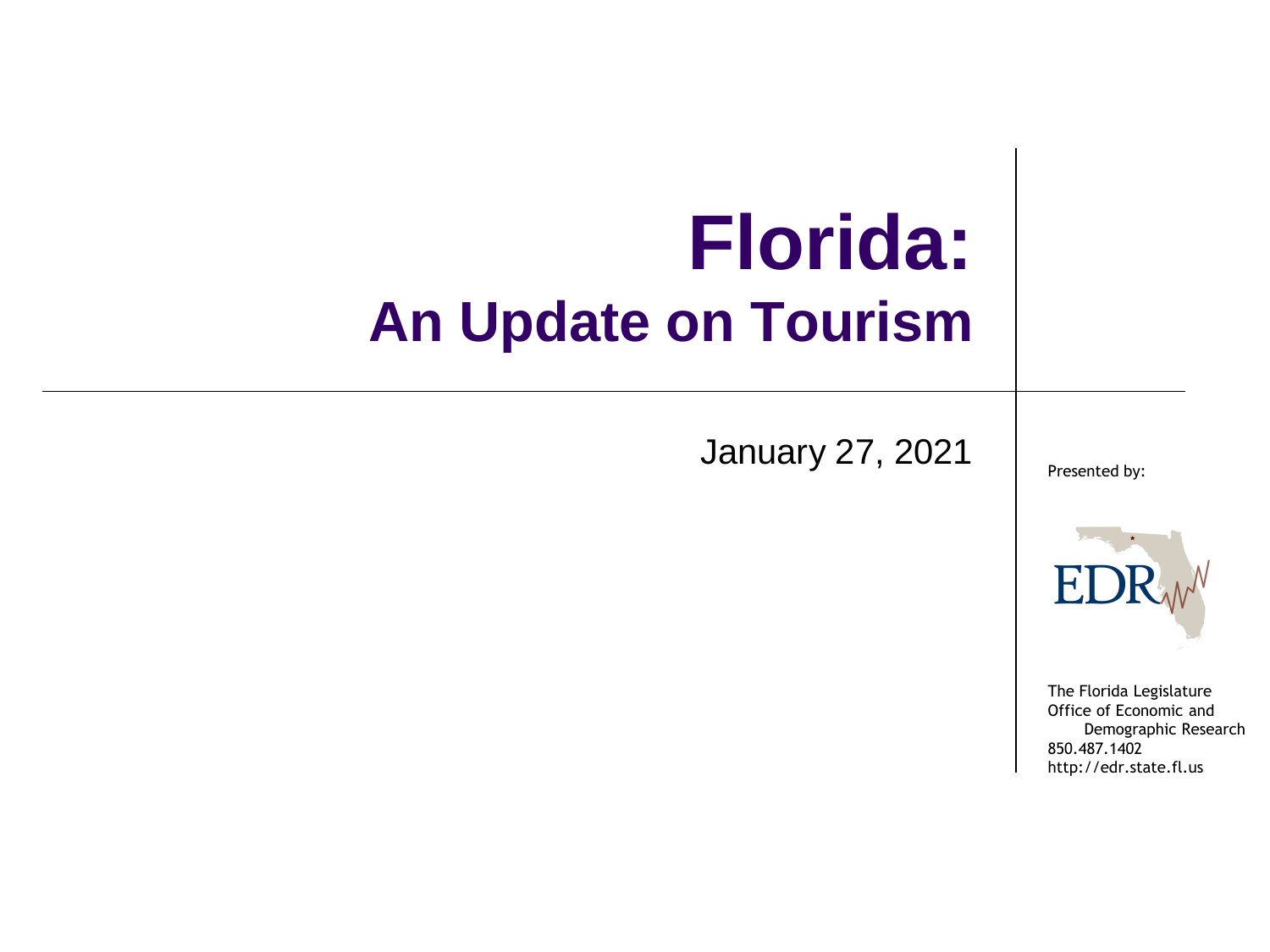## **Florida Tourism Pre-Pandemic…**



- In the 2000 calendar year, Florida had 65,832,000 visitors.
- In the 2019 calendar year, Florida had nearly double that amount with 131,423,000 visitors. Since the beginning of Florida's recovery from the Great Recession in 2010, tourism has grown each year.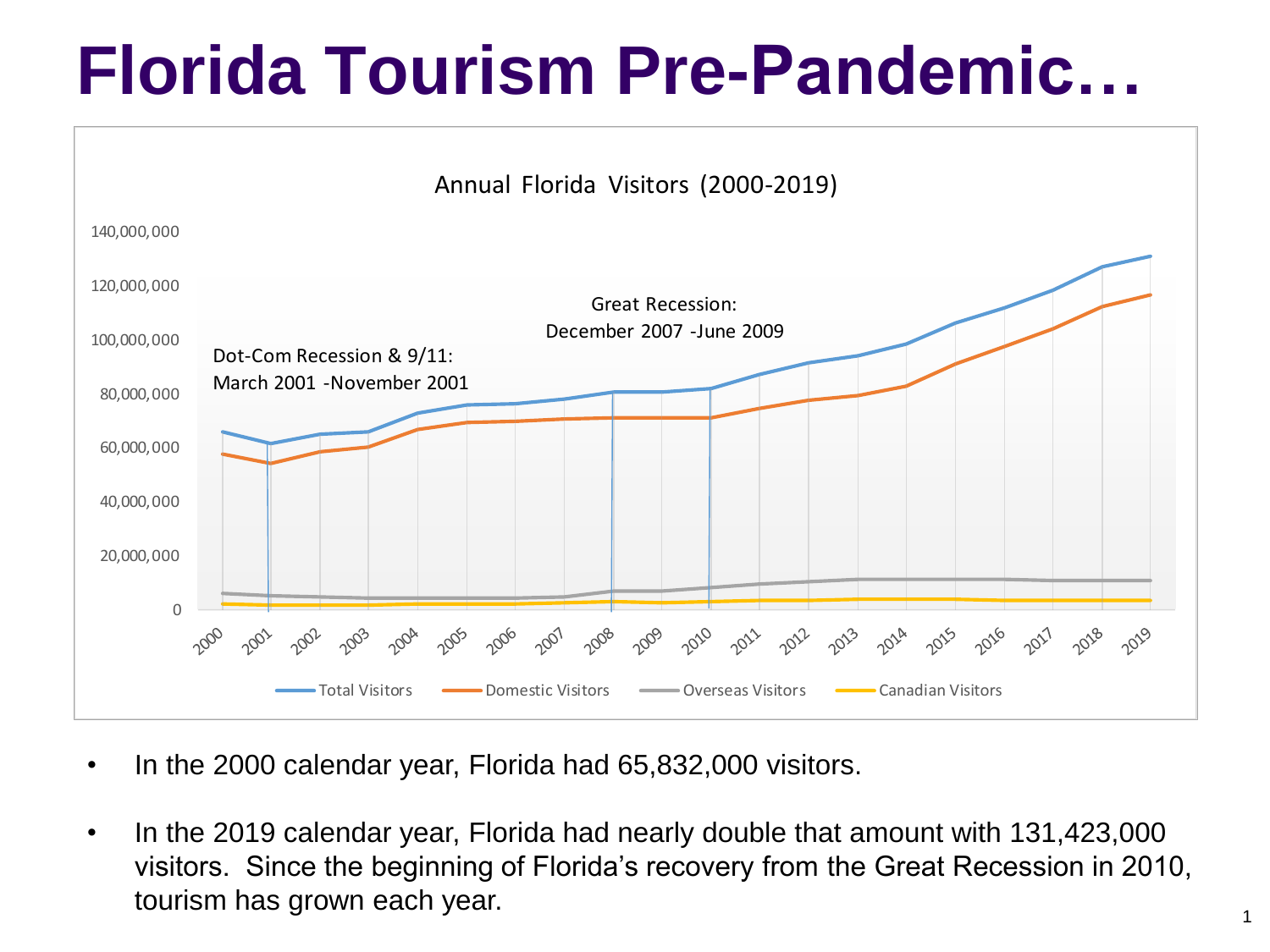# **Florida's Tourism Sensitivity…**



The Legislative Office of Economic and Demographic Research has just updated and refined an empirical analysis of the various sources of the state's sales tax collections. In FY 2018-19, sales tax collections provided nearly \$25.4 billion dollars or 76.0% of Florida's total General Revenue collections. Of this amount, an estimated 15.0% (over \$3.8 billion) was directly attributable to purchases made by tourists.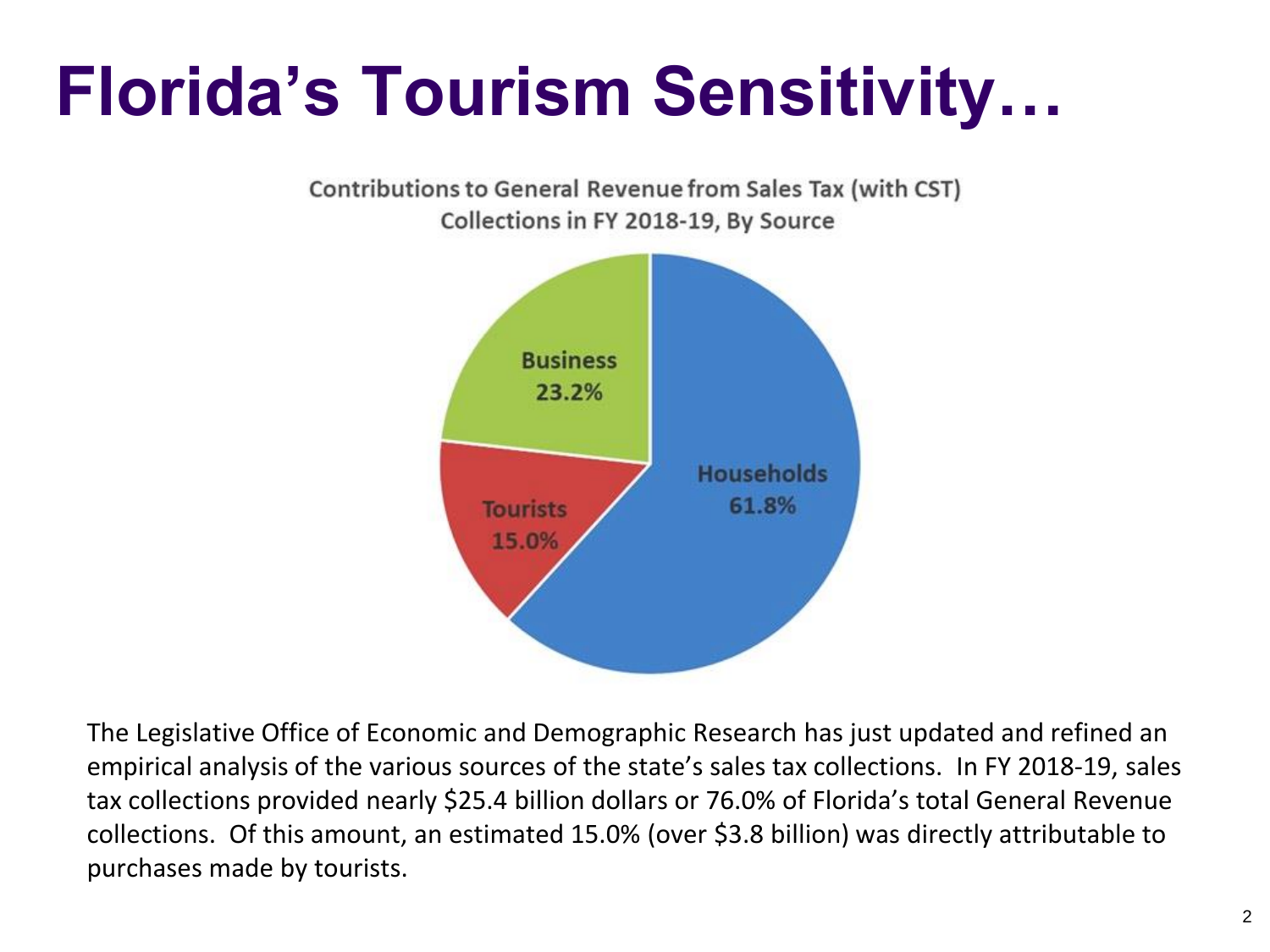## **Pandemic…**

- First currently known cases were reported in China in December 2019, but evidence exists that the first case was at least a month earlier.
- Near the end of Florida's 2020 Regular Session, the World Health Organization declared a Global Pandemic (March 11, 2020).
- Global and national recessions have since been called.
	- $\checkmark$  The US economy declined in the first quarter (January, February and March) by its fastest rate since the Great Recession. According to the US Commerce Department, Bureau of Economic Analysis, GDP shrank at a 5.0 percent annualized rate. The National Bureau of Economic Research (NBER) had previously dated the business cycle peak to February 2020 after 128 months of expansion, marking that month as the official turning point which began the recession.
	- $\vee$  During the second quarter (April, May and June), the US economy further contracted—this time, at its greatest rate in postwar history. According to the US Commerce Department, Bureau of Economic Analysis, GDP shrank at an annualized rate of 31.4 percent.
	- $\checkmark$  In the third quarter (July, August and September), the US economy gained at a 33.4 percent annual rate according to the just released "third" estimate that was only slightly higher than the "second" estimate. Year over year, the real level is 2.8 percent lower than the third quarter of 2019. [Next Release: January 28, 2021]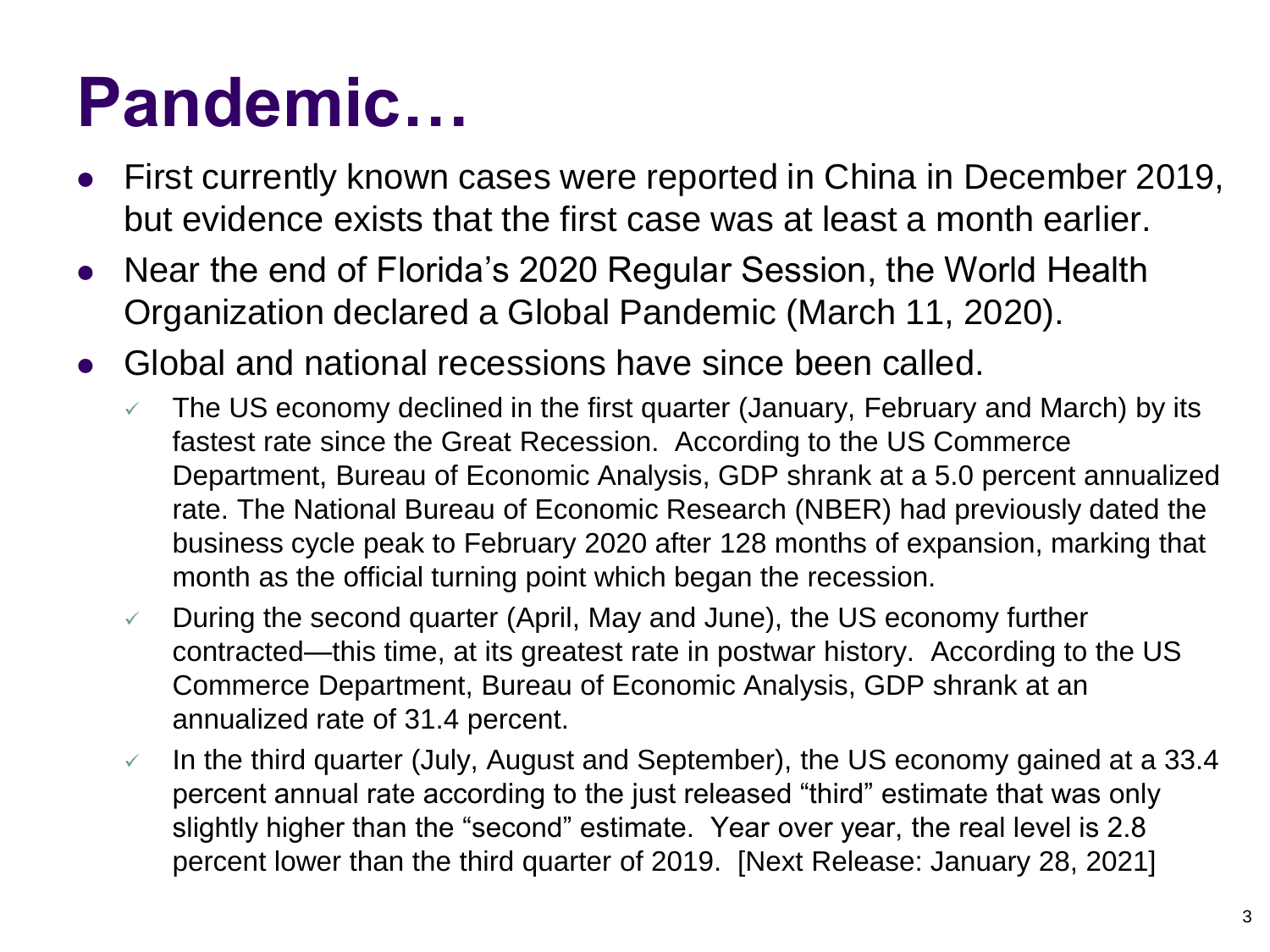# **Pandemic's Immediate Impact…**



#### $\Omega$ 5,000,000 10,000,000 15,000,000 20,000,000 25,000,000 30,000,000 35,000,000 2017Q3 2018Q3 2019Q3 2020Q3 Historical Quarter 3 Florida Visitors Air Travel Auto Travel

#### 2020:Q1

- Total Visitors…31,387,000 (93.7% of PY)
- Air…86.5% of PY
- Auto…88.6% of PY

#### 2020:Q2

- Total Visitors…12,859,000 (38.0% of PY)
- Air 14.6% of PY
- Auto…57.2% of PY

### 2020:Q3

Total Visitors…22,112,500 (64.8% of PY)

- Air…34.2% of PY
- Auto…86.8% of PY

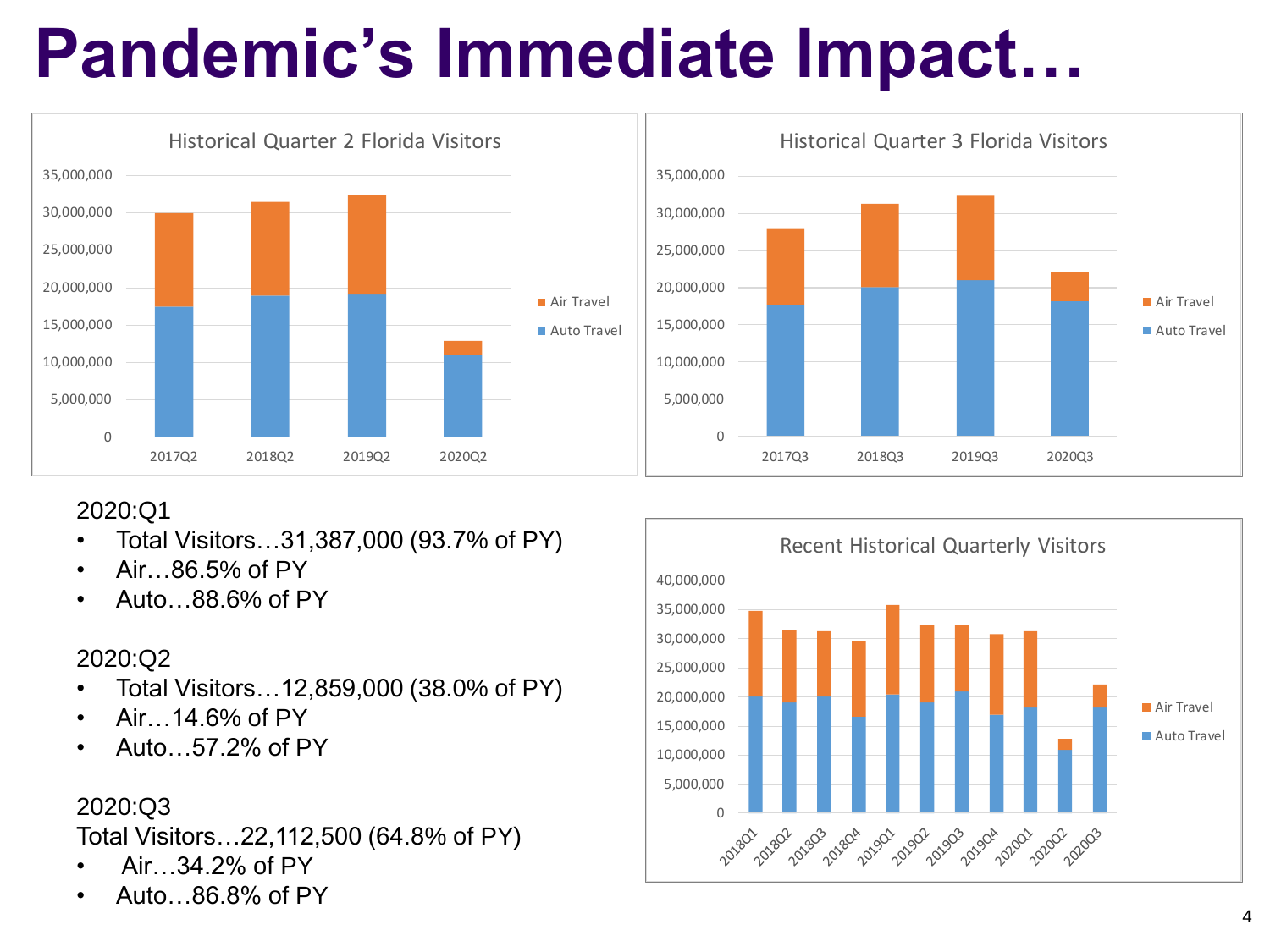## **Florida-Based Vulnerability**

Florida's tourism-sensitive economy is particularly vulnerable to the longer-term effects of the pandemic. Previous economic studies of disease outbreaks have shown that it can take as much as 12 to 15 months after the outbreak ends for tourism to return to pre-disease levels. The magnitude of this event is greater. Several industry groups have already predicted that it will take at least two years to reach recovery from this pandemic. Current expectations are that leisure driving vacations will recover first, and then—in order—business travel, domestic air travel, and international travel. The new tourism forecast generally follows this pattern with recovery in 2024.

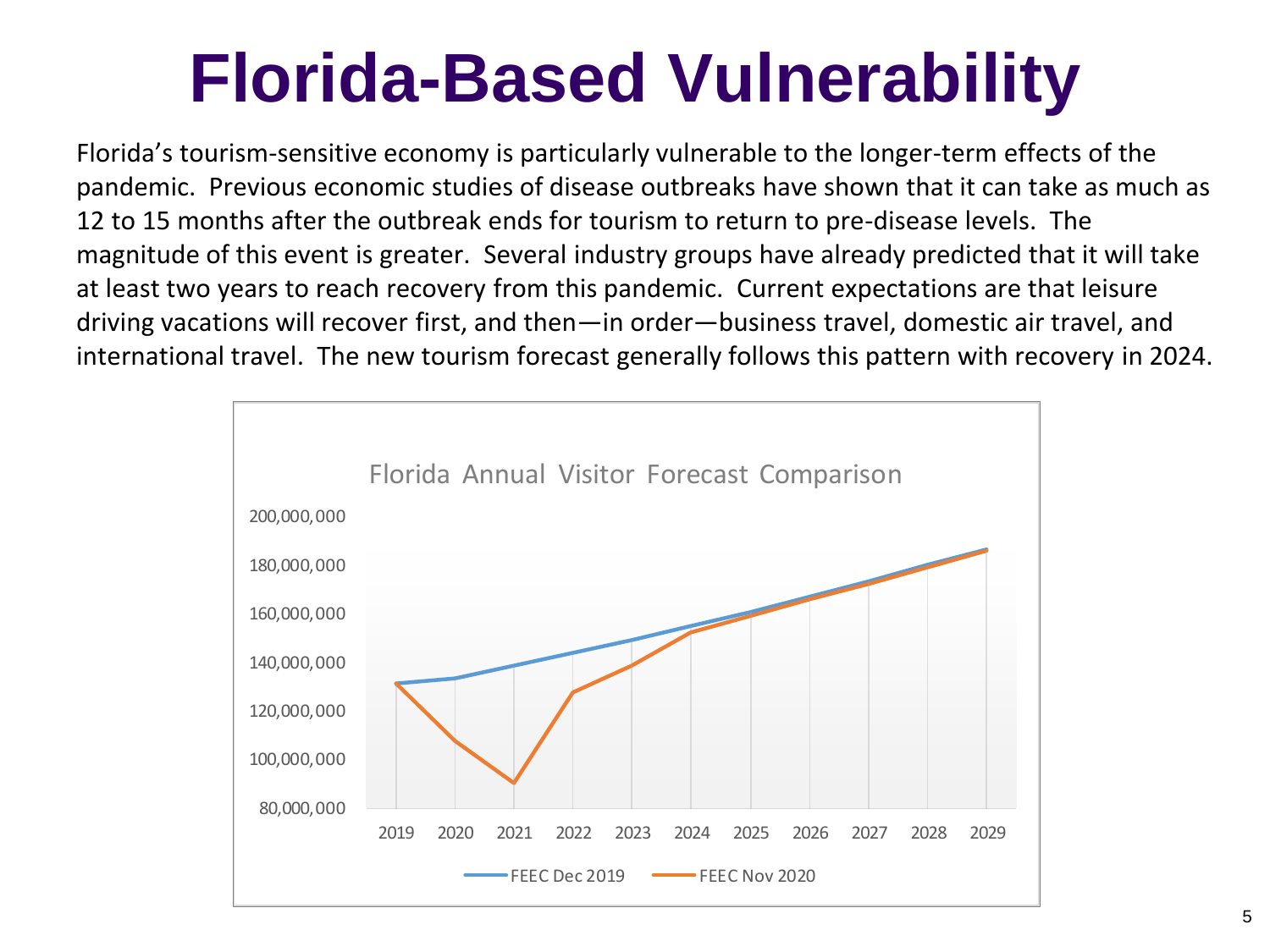## **Sales Tax Impact…**



Average fiscal year growth over most recent five years: 6.1% from FY 2014-15 through FY 2018-19.

| Mar-20        | 4.6%     |
|---------------|----------|
| Apr-20        | $-41.3%$ |
| May-20        | $-63.7%$ |
| Jun-20        | $-51.0%$ |
| Jul-20        | $-33.5%$ |
| <b>Aug-20</b> | $-33.3%$ |
| Sep-20        | $-28.1%$ |
| $Oct-20$      | $-17.4%$ |
| Nov-20        | $-20.2%$ |
| <b>Dec-20</b> | $-25.5%$ |
| Cumulative    | $-31.5%$ |

In the ten months that sales tax collections have been reported since Florida's first two cases were officially confirmed by the Department of Health on March 2<sup>nd</sup>, the tourism category collections have been down cumulatively by -31.5%. Even though a significant part of the loss arises from a reduction in the number of out-of-state tourists, this category also includes sales to Florida residents at restaurants, local attractions and other leisurebased activities which have likewise been negatively affected by the pandemic.